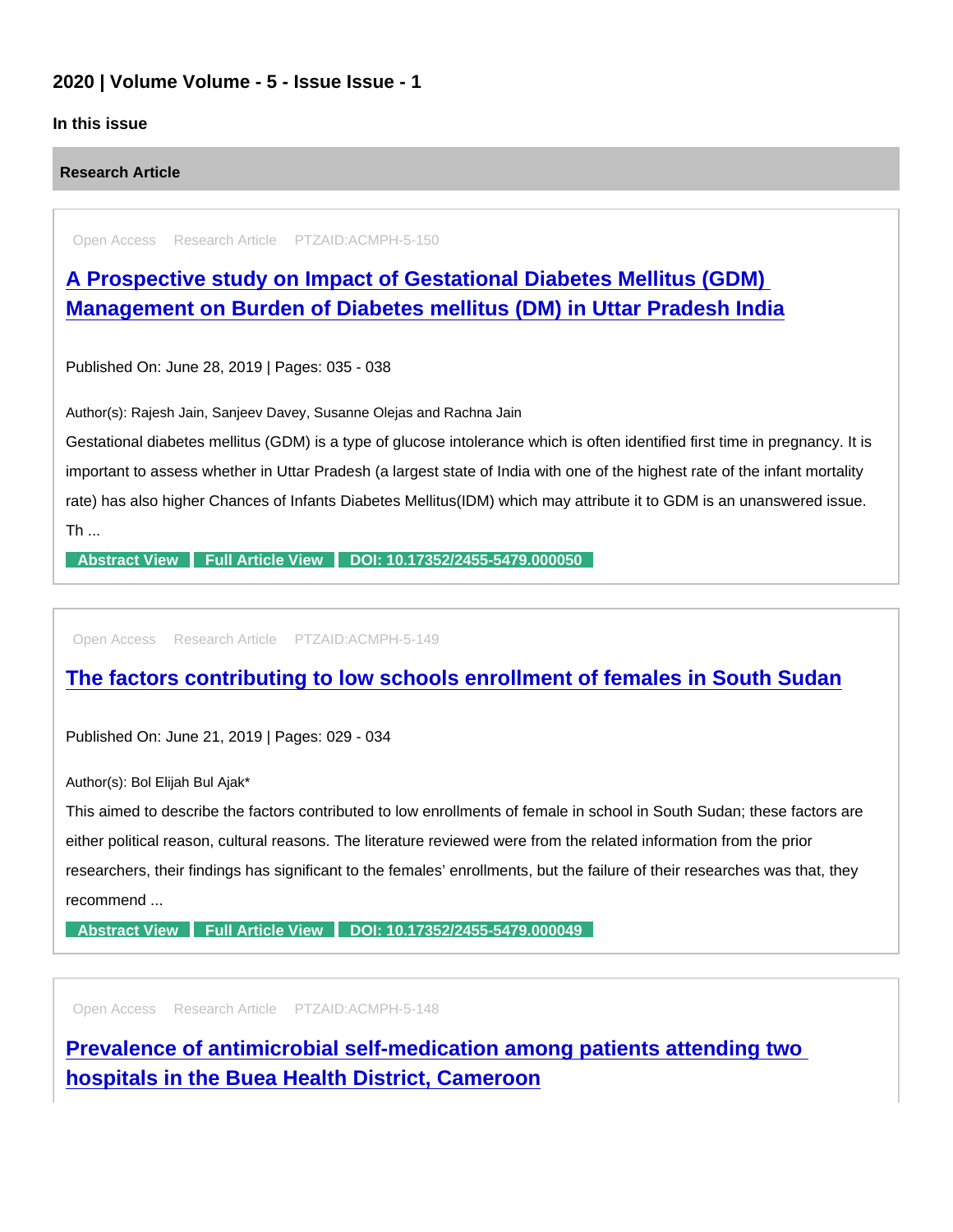Author(s): Elvis T Amin, Njumkeng Charles, Johnson A Fondugallah, Akemfua Fualefac, Prudence Tatiana N Mvilongo, Denis Ako-Arrey and Patrick A Njunkeng\*

Background: Self-medication is an important public health problem in developed and developing countries, with antimicrobial resistance increasing over time as a result of antimicrobial abuse. The aim of this study was to determine the prevalence of antimicrobial self-medication as well as associated factors among outpatient consultations of two hospitals within the Bu ...

[Abstract View](https://www.peertechzpublications.com/abstracts/prevalence-of-antimicrobial-self-medication-among-patients-attending-two-hospitals-in-the-buea-health-district-cameroon) [Full Article View](https://www.peertechzpublications.com/articles/prevalence-of-antimicrobial-self-medication-among-patients-attending-two-hospitals-in-the-buea-health-district-cameroon) [DOI: 10.17352/2455-5479.000048](http://dx.doi.org/10.17352/2455-5479.000048)

Open Access Research Article PTZAID:ACMPH-5-147

[USA Child \(0-4\) and Adult \(55-74\) Mortality and % GDP-Health Expenditure and](https://www.peertechzpublications.com/articles/usa-child-0-4-and-adult-55-74-mortality-and-gdp-health-expenditure-and-the-other-western-countries-1989-2015-america-needs-an-national-neighbourhood-health-service)  the Other Western Countries 1989-2015. America needs an "National Neighbourhood Health Service"

Published On: February 12, 2019 | Pages: 015 - 023

Author(s): Colin Pritchard\*, Emily Rosenorn-Lanng and Richard Williams

Purpose: To analyse how effective was the USA, compared to Other Western Countries (OWC) in reducing premature deaths 1989-2015. Design: This population-based study is a cost-effective model of fiscal input into health related to clinical outputs, recognising socio-economic factors influence health outcomes. Using World Bank data for total % GDP-Expenditure-on-Healt ...

[Abstract View](https://www.peertechzpublications.com/abstracts/usa-child-0-4-and-adult-55-74-mortality-and-gdp-health-expenditure-and-the-other-western-countries-1989-2015-america-needs-an-national-neighbourhood-health-service) [Full Article View](https://www.peertechzpublications.com/articles/usa-child-0-4-and-adult-55-74-mortality-and-gdp-health-expenditure-and-the-other-western-countries-1989-2015-america-needs-an-national-neighbourhood-health-service) [DOI: 10.17352/2455-5479.000047](http://dx.doi.org/10.17352/2455-5479.000047)

Open Access Research Article PTZAID:ACMPH-5-146

[Prevalence and Determinate Factors of Diarrhea Morbidity among Under five](https://www.peertechzpublications.com/articles/prevalence-and-determinate-factors-of-diarrhea-morbidity-among-under-five-children-in-shake-zone-southwest-ethiopia-a-community-based-cross-sectional-study)  Children in Shake Zone, Southwest Ethiopia, a Community Based Cross-Sectional Study

Published On: February 07, 2019 | Pages: 008 - 014

Author(s): Tezera Abebe Gashaw\* and Yilkal Messelu Walie

Despite the global decline in the death rates of Under five children, the risk of a child dying before becoming 5 years of age remains highest in the African Region (90 per 1000 live births), which is approximately seven times higher than that in the European Region (12 per 1000 live births).The purpose of this study was to identify socio-economic, demographic,